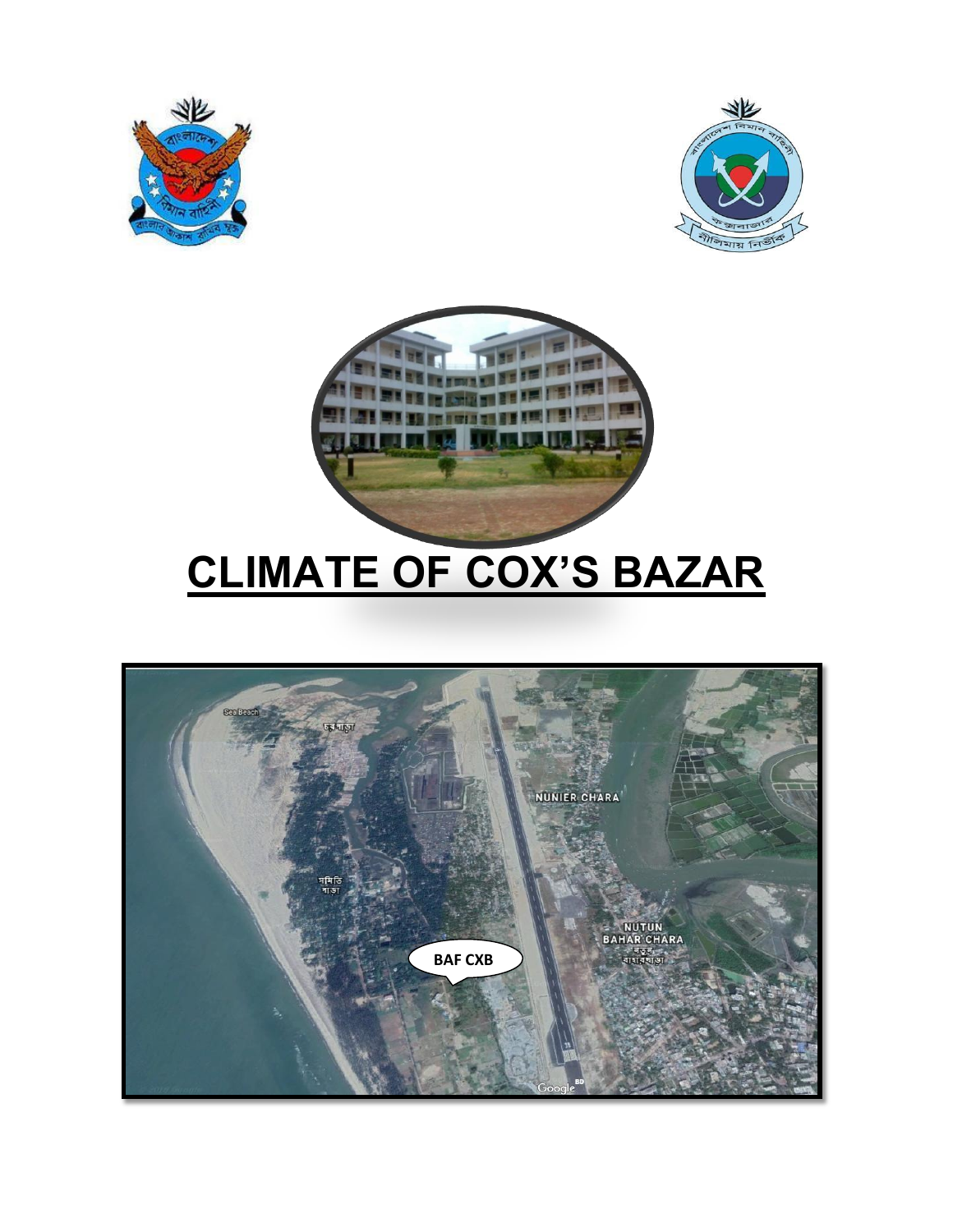#### **PREFACE**

Weather can significantly affect aircraft operations, whether it is military or civil; whether it is winter or summer. Feeling the importance and requirement of weather information currently more than 190 countries are member of World Meteorological Organization (WMO). The importance of Cox's bazar Airfield vis-a-vis BAF Base Cox's Bazar (CXB) as a Forward Air Base increasing day by day. So requirement of climate information is also demanding for advance planning. BAF Met Sqn provides all types of weather related information, services and supports for all BAF flying and ground activities. It is not always possible for users to communicate Met Sqn to get weather related support instantly. Keeping this in mind, this booklet is prepared using 5 years climatological data recorded in Met Sqn, BAF CXB. "Climate of Cox's Bazar" is a study of last 5 years data for obtaining the normal of different weather and meteorological elements like temperature, rainfall, fog, thunderstorm, Norwester, Cyclone etc. Here the topography of Cox's Bazar has been highlighted as it has great influence on the weather. With the passage of time, more recorded data would enrich the subsequent edition of the booklet. In this regard, any suggestion/advice would be highly appreciable.

#### **ACKNOWLEDGEMENT**

The credit for preparing this booklet goes to WO M Fokhar Uddin Bhuiyan. During his tenure at BAF CXB he took initiative to compile this booklet. However the support of other Met Asst's are also acknowledged. Without their sincere and continual effort the preservation and recordings of climate data could not be done. This booklet will be guiding reference for any person living or working at Cox's Bazar.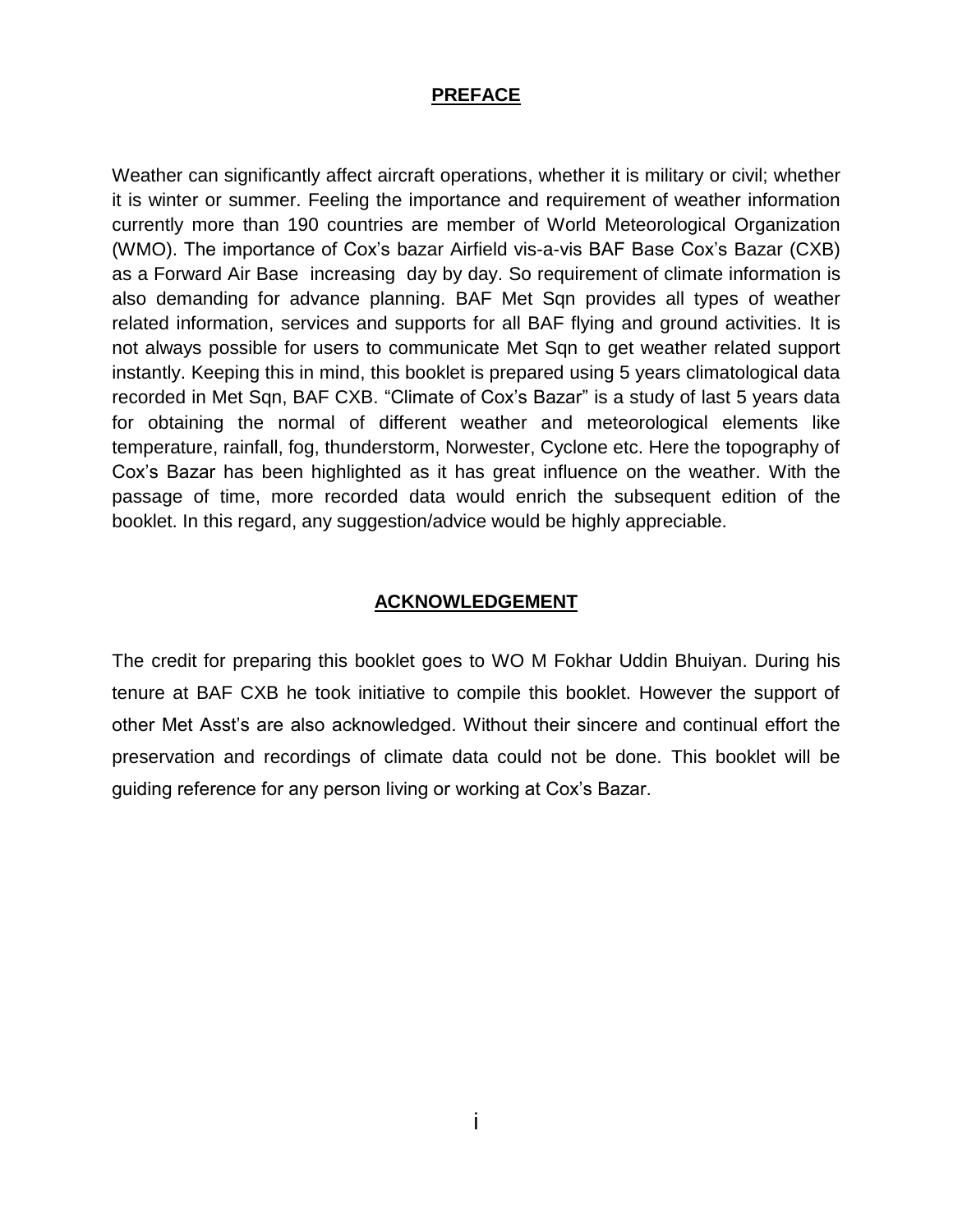# **CONTENTS**

| <b>Figure/Table</b> |              | <b>Description</b>                              | Page No |
|---------------------|--------------|-------------------------------------------------|---------|
| 1                   | Figure - 1   | Monthly mean maximum temperature                | 3       |
| 2                   | Figure - 2   | Monthly highest temperature                     | 4       |
| 3                   | Figure - 3   | Monthly mean minimum temperature                | 5       |
| 4                   | Figure - 4   | Monthly lowest minimum temperature              | 6       |
| 5                   | Figure - 5   | Monthly no of average rainy days                | 7       |
| 6                   | Figure - 6   | Monthly total amount of average rainfall(mm)    | 8       |
| 7                   | Figure - 7   | Yearly total amount of rainfall                 | 9       |
| 8                   | Figure - 8   | Yearly total number of rainy days               | 10      |
| 9                   | Figure - 9   | Monthly no No of average thunderstorm days      | 11      |
| 10                  | Figure $-10$ | Monthly average times of cyclone/ depression    | 12      |
| 11                  | Figure $-11$ | Yearly total no of cyclone/ depression occurred | 13      |
| 12 <sub>2</sub>     | Table $-1$   | Extreme wx of cox's bazaar                      | 14      |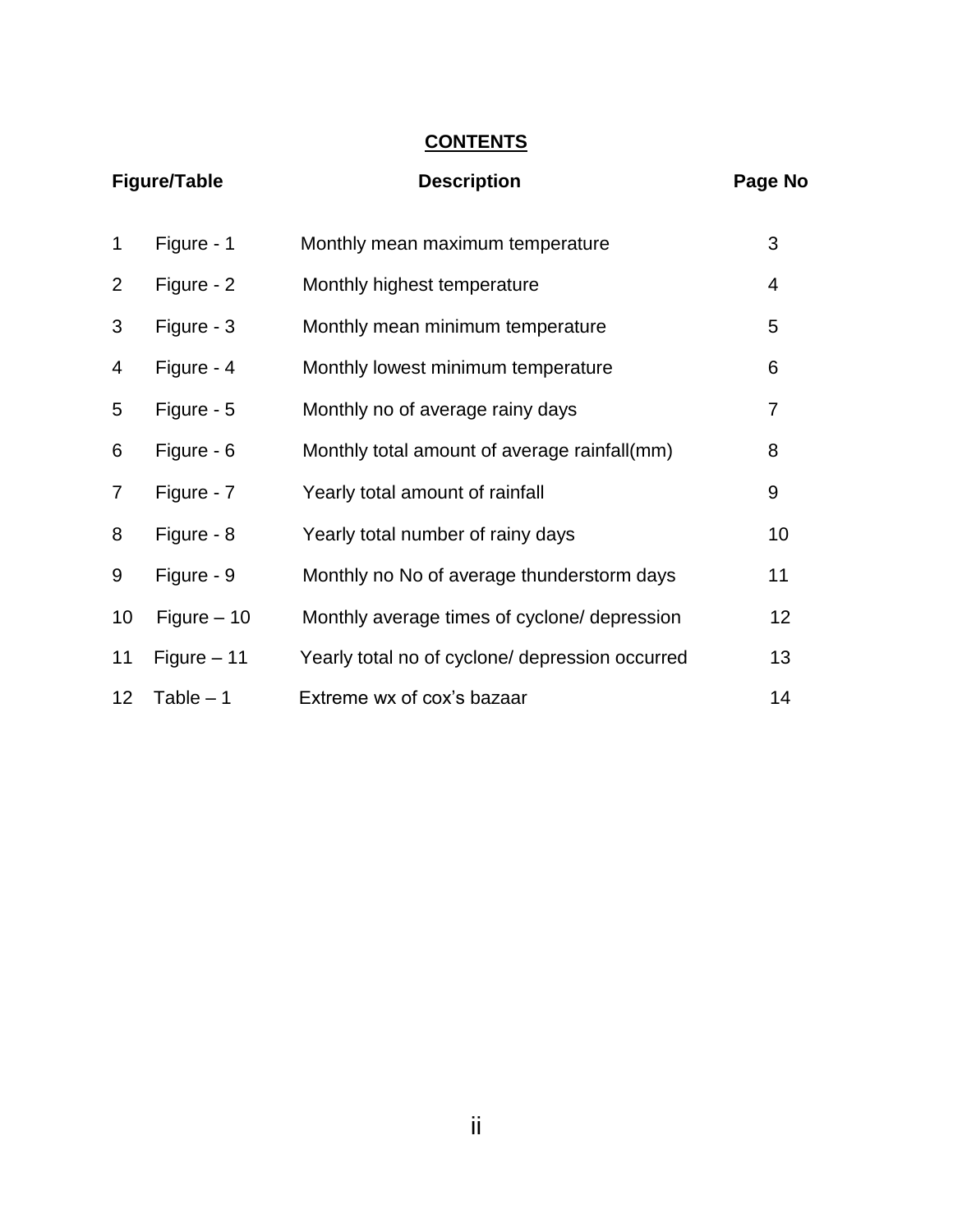#### **INTRODUCTION**

1. Bangladesh Air Force Base Cox's Bazar (BAF CXB) is situated Cox's Bazar which is at the southeast (SE) Part of Bangladesh. Since BAF CXB is situated in the coastal area so the climate is different from other places. Met Sqn, CXB is responsible to Air Officer Commanding, BAF CXB for Meteorological services at CXB airfield and 20 miles around. It provides weather forecast to all BAF flights operating from and to this Airfield. "**Forecast for Operational Safety**" is the motto of Met Sqn, BAF CXB. Therefore, accurate and timely forecast is highly demanded from every corner for planning and accomplishment of different tasks. For that, we take hourly weather observations, view satellite and radar images, consult Numerical Weather Prediction (NWP) model output etc to forecast accurately on time. The significance of climate of a region is acknowledged with due importance by the planners of various fields. Thereby, the average weather conditions of BAF CXB has been compiled and published as "**Climate of CXB**" in 2018 as an attempt for easy understanding of weather pattern of this area. As BAF CXB establish in the year 2011 this booklet is prepared based on available last five years climate data.

#### **DESCRIPTION OF BAF CXB**

Cox's Bazar Airport [\(IATA:](https://en.wikipedia.org/wiki/IATA_airport_code) **CXB**, [ICAO:](https://en.wikipedia.org/wiki/ICAO_airport_code) **VGCB**) is a domestic airport in the beach town of [Cox's Bazar,](https://en.wikipedia.org/wiki/Cox%27s_Bazar) [Bangladesh.](https://en.wikipedia.org/wiki/Bangladesh) The latitude of Cox's Bazar (CXB) airfield is **21<sup>0</sup> 26**′**N**, and the longitude is **91<sup>0</sup> 59**′**E**. Elevation is 3 m form mean sea level. The Runway is 9000feet long and 150 feet wide. BAF CXB located west side of the Runway. I t is a Forward Air Base of BAF. Frequently BAF fighters, transport ac and helicopters carry out flying from and to this airfield.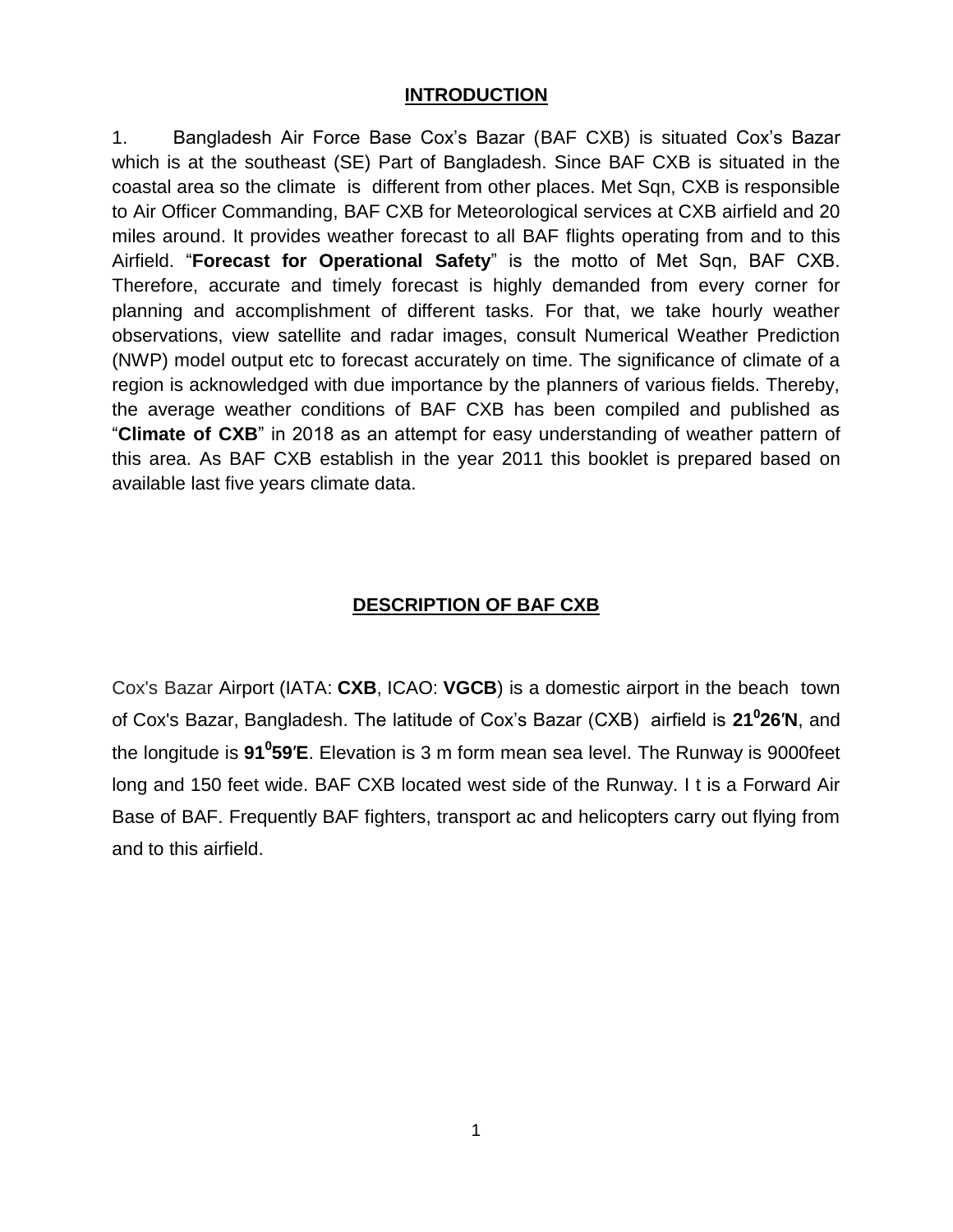#### **GEOGRAPHY OF COX'S BAZAR**



Located along the Bay of Bengal in South Eastern Bangladesh, Cox's Bazar is the most popular tourist spot of Bangladesh. It is mostly famous for its longest natural sandy beach. The municipality covers an area of 6.85 km² with a population of 51,918. It is bounded by Chittagong District on the north, Bay of Bengal in the south, Bandarban District on the east, and the Bay of Bengal on the west. Major rivers include Matamuhuri, Bakkhali, Reju Khal, Naf River, Maheshkhali channel and Kutubdia channel. The climate of Cox's bazar is mostly tropical, similar to the rest of the country. It is further characterised by the location in the coastal area. The weather of Cox,s Bazar is very much effected by land & sea breeze. Very often cyclone and deapression from Bay of Bengal hit this region. However because of its location Cox's Bazr is a geopolitically important city of Bangladesh.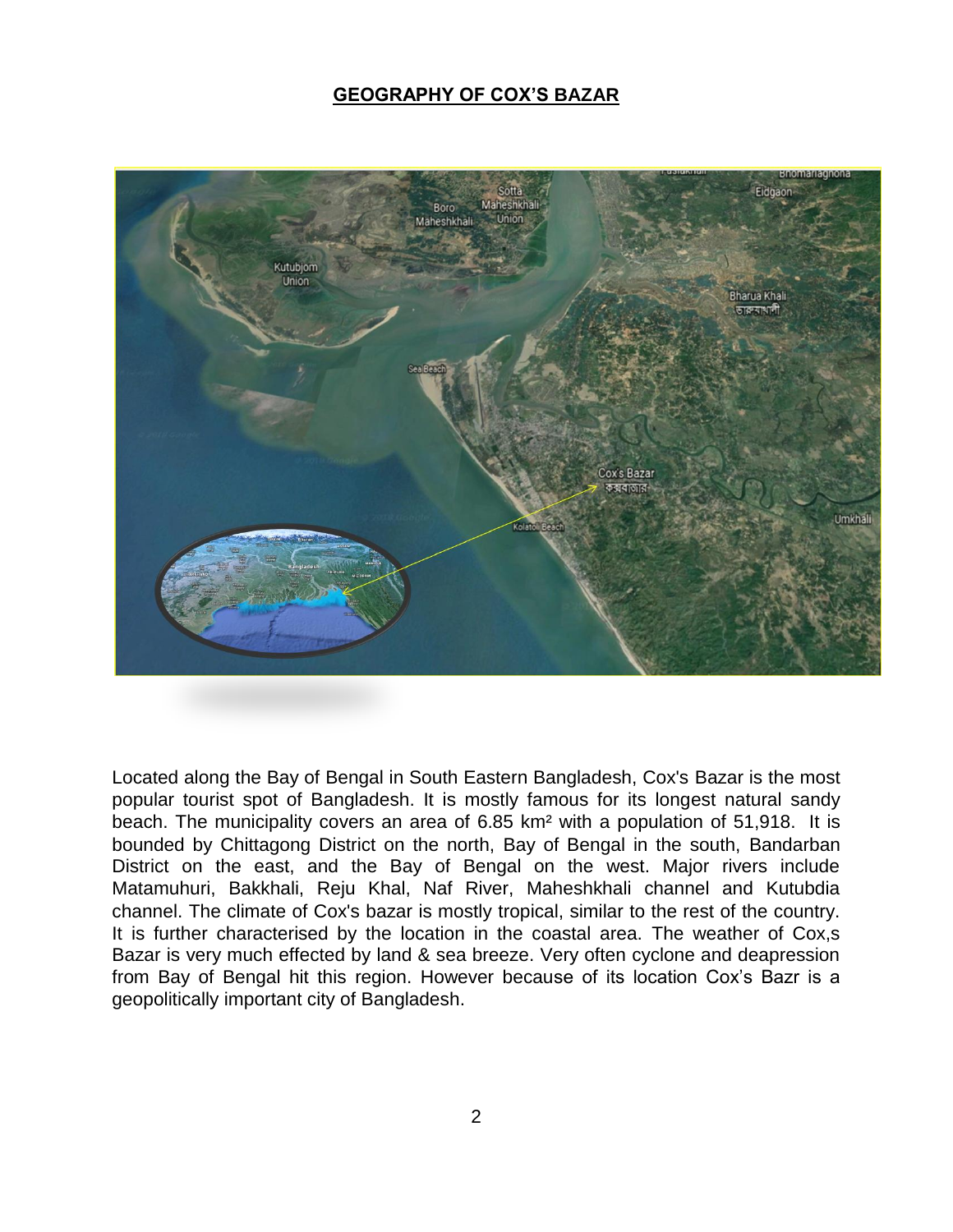# **MONTHLY MEAN MAXIMUM TEMPERATURE**



**Fig-1: Monthly Mean Maximum Temperature**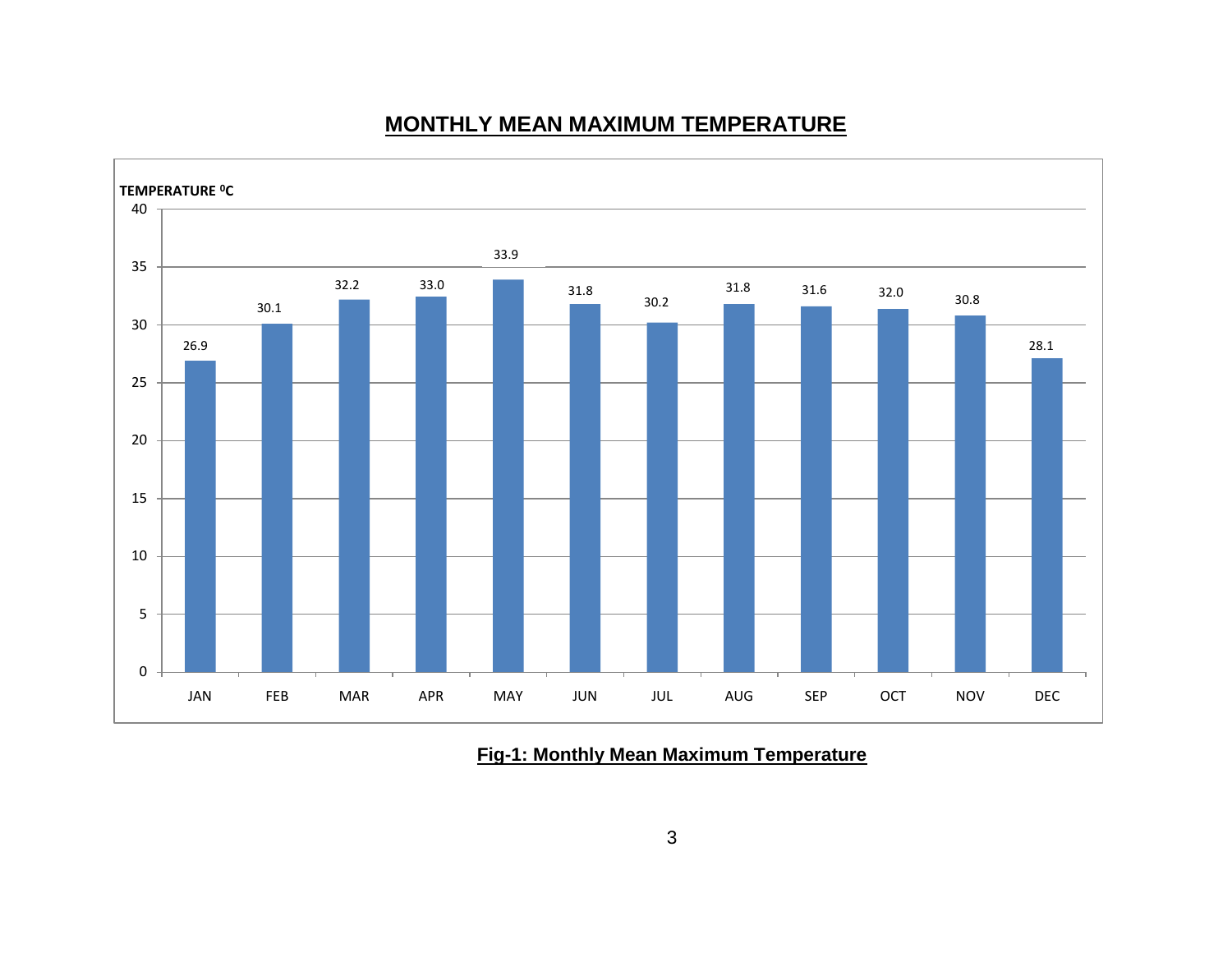

#### **MONTHLY HIGHEST TEMPERATURE**

**Fig-2: Monthly Highest Maximum Temperature**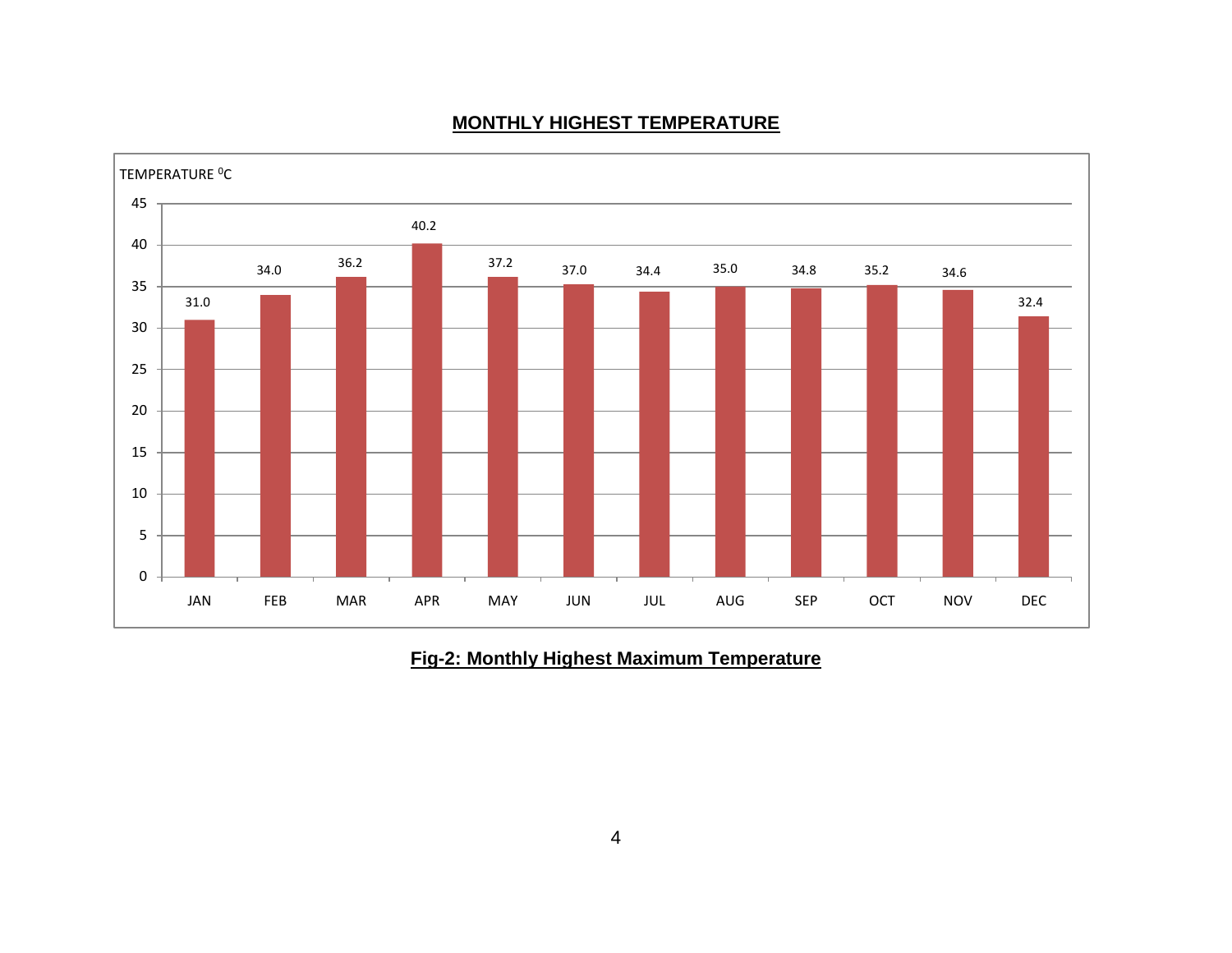

#### **MONTHLY MEAN MINIMUM TEMPERATURE**

**Fig-3: Monthly Mean Minimum Temperature**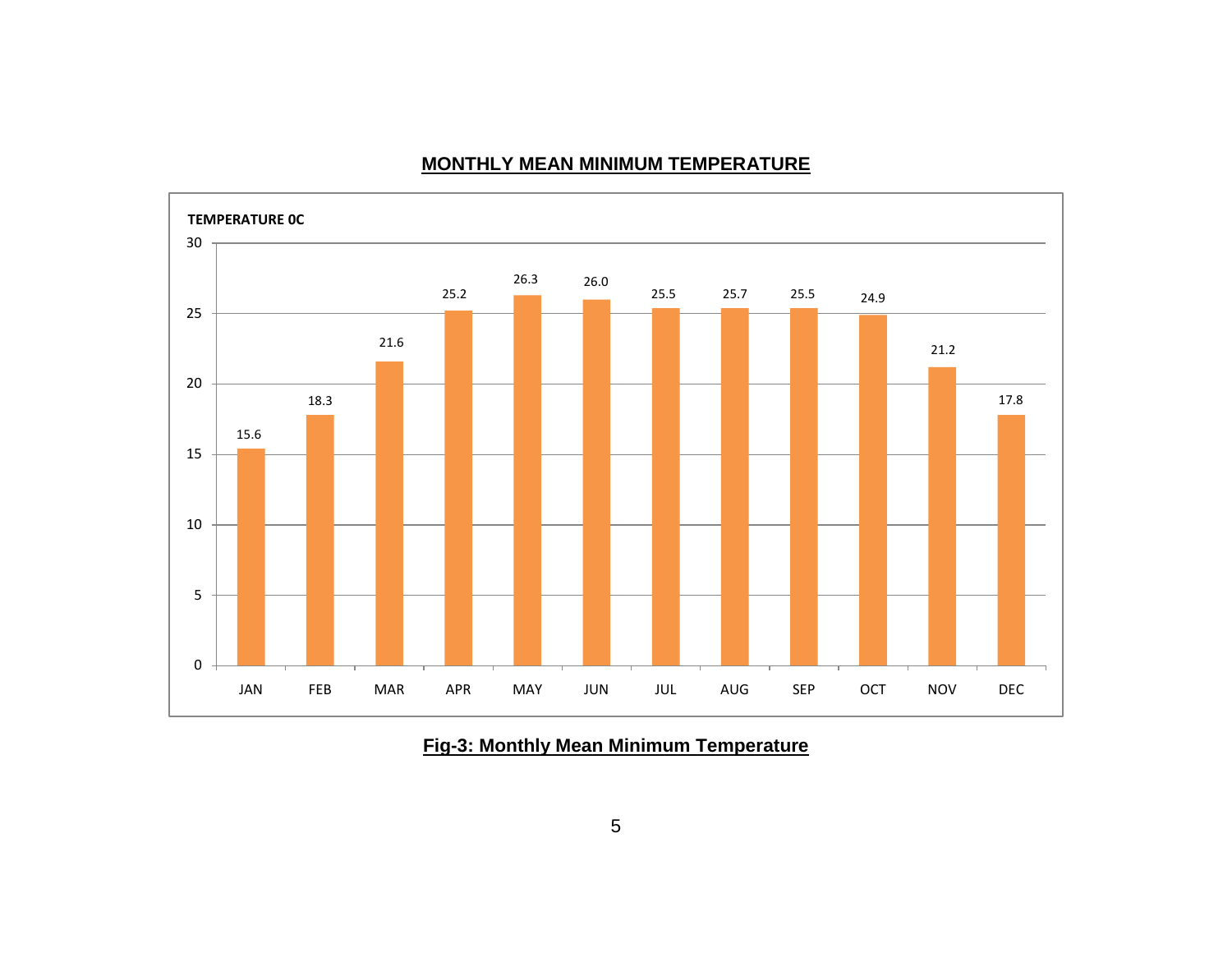#### **MONTHLY LOWEST TEMPERATURE**



# **Fig-4: Monthly Lowest Minimum Temperature (2013-2017)**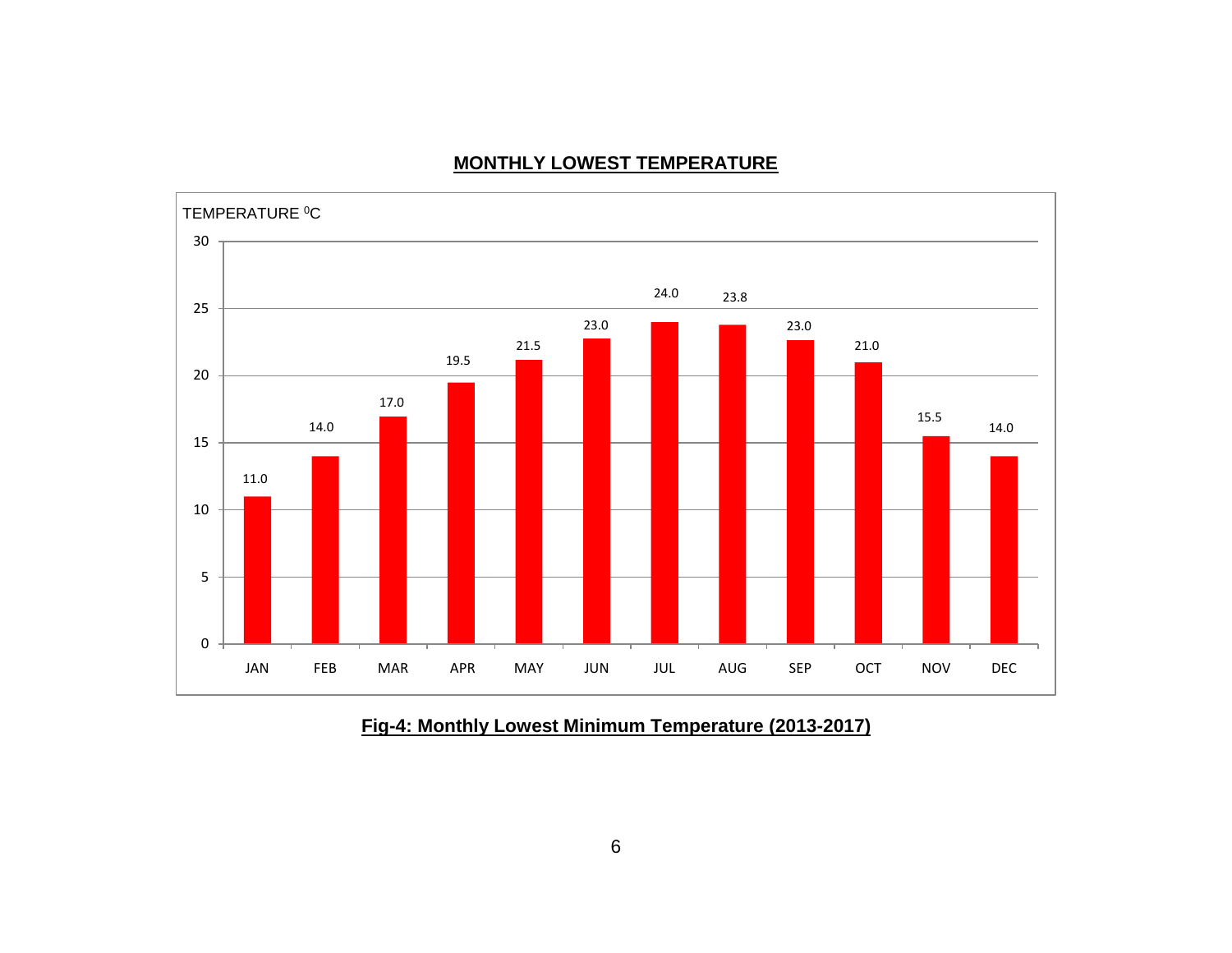## **MONTHLY NO OF AVERAGE RAINY DAYS**



## **Fig-5: Monthly Average No of Rainy Days (2013-2017)**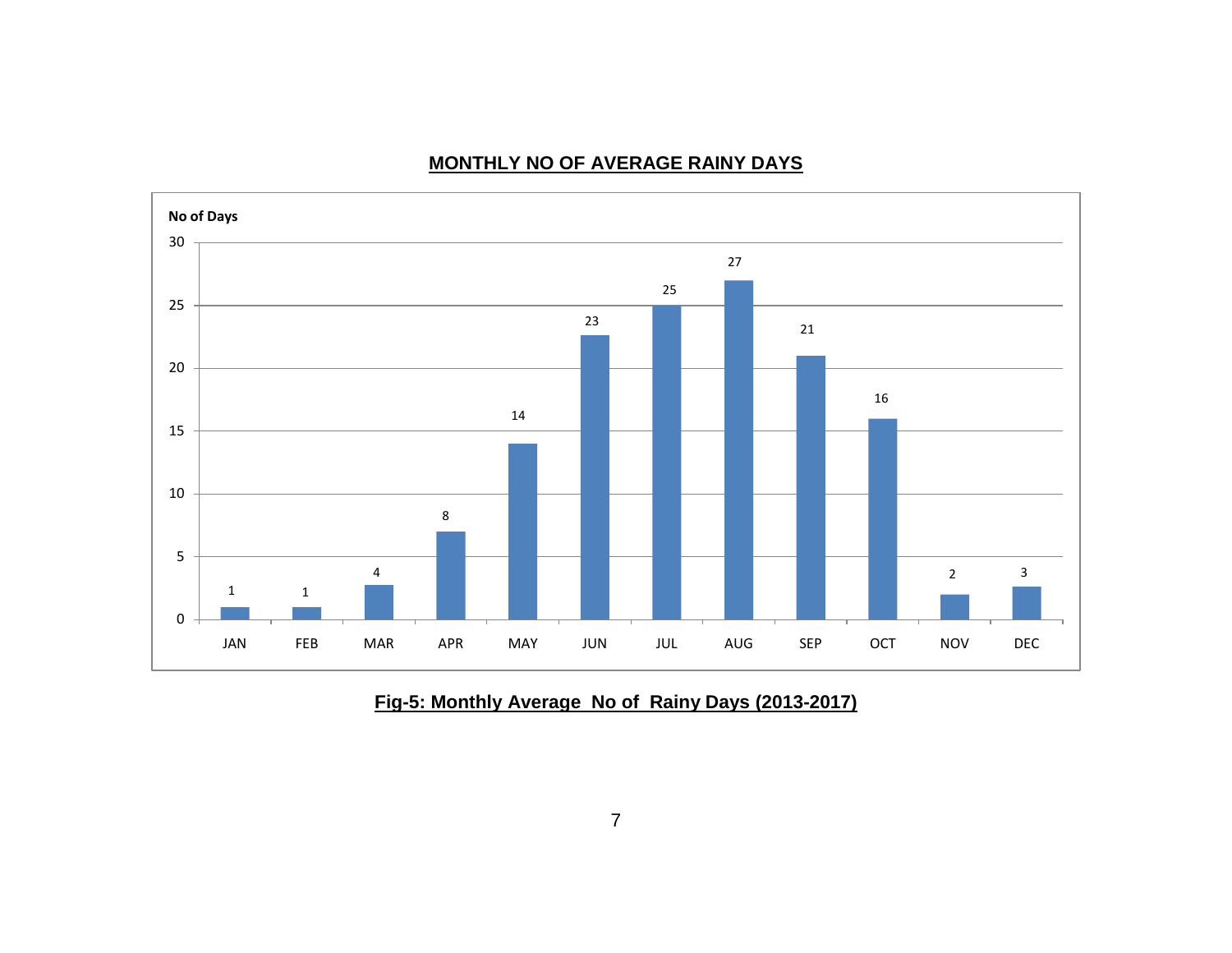#### **MONTHLY AVERAGE OF RAINFALL AMOUNT (MM)**



#### **Fig-6: Monthly Average Amount of Rainfall (2013-2017)**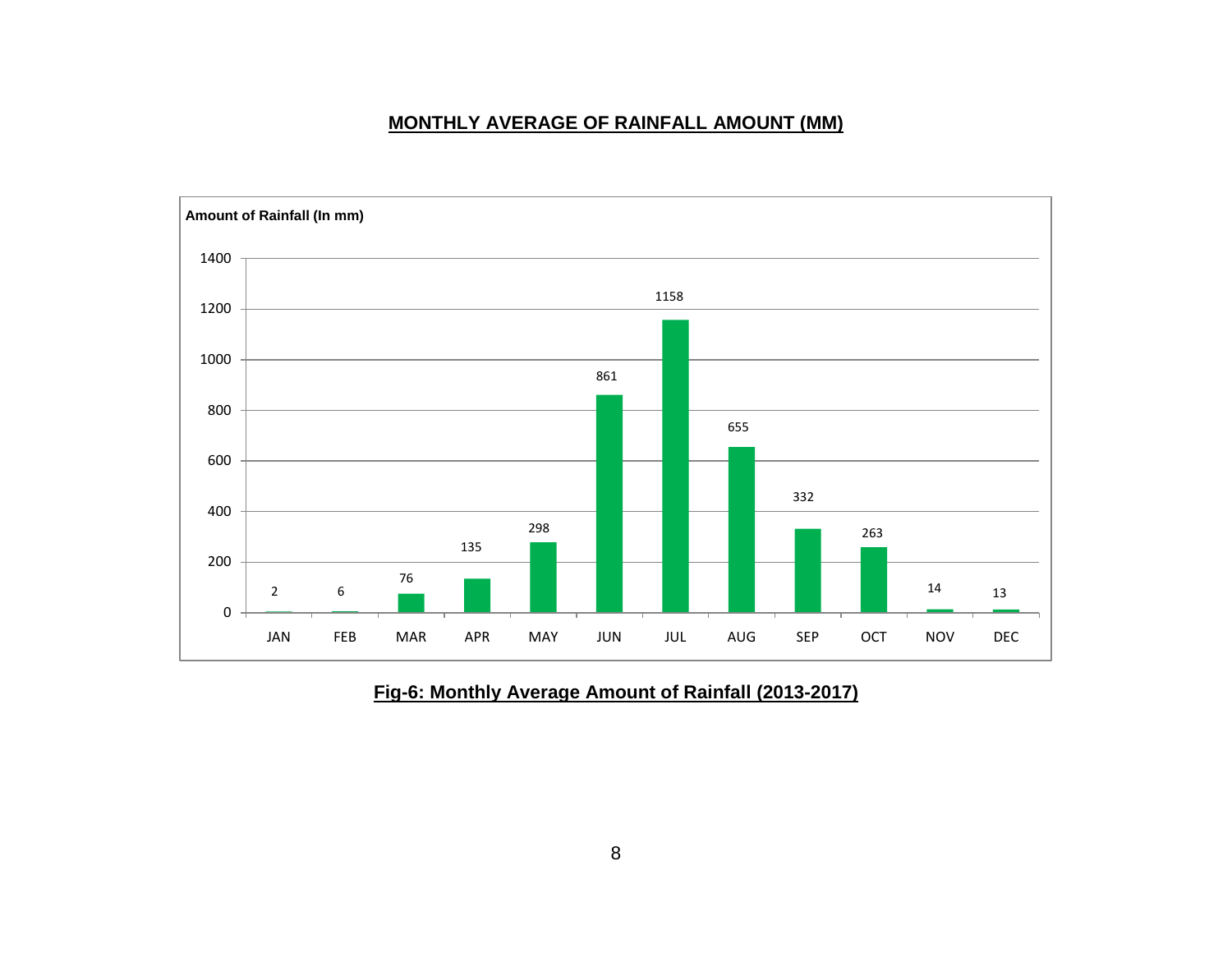#### **YEARLY TOTAL AMOUNT OF RAINFALL (MM)**



**Fig-7: Yearly Total Amount of Rainfall**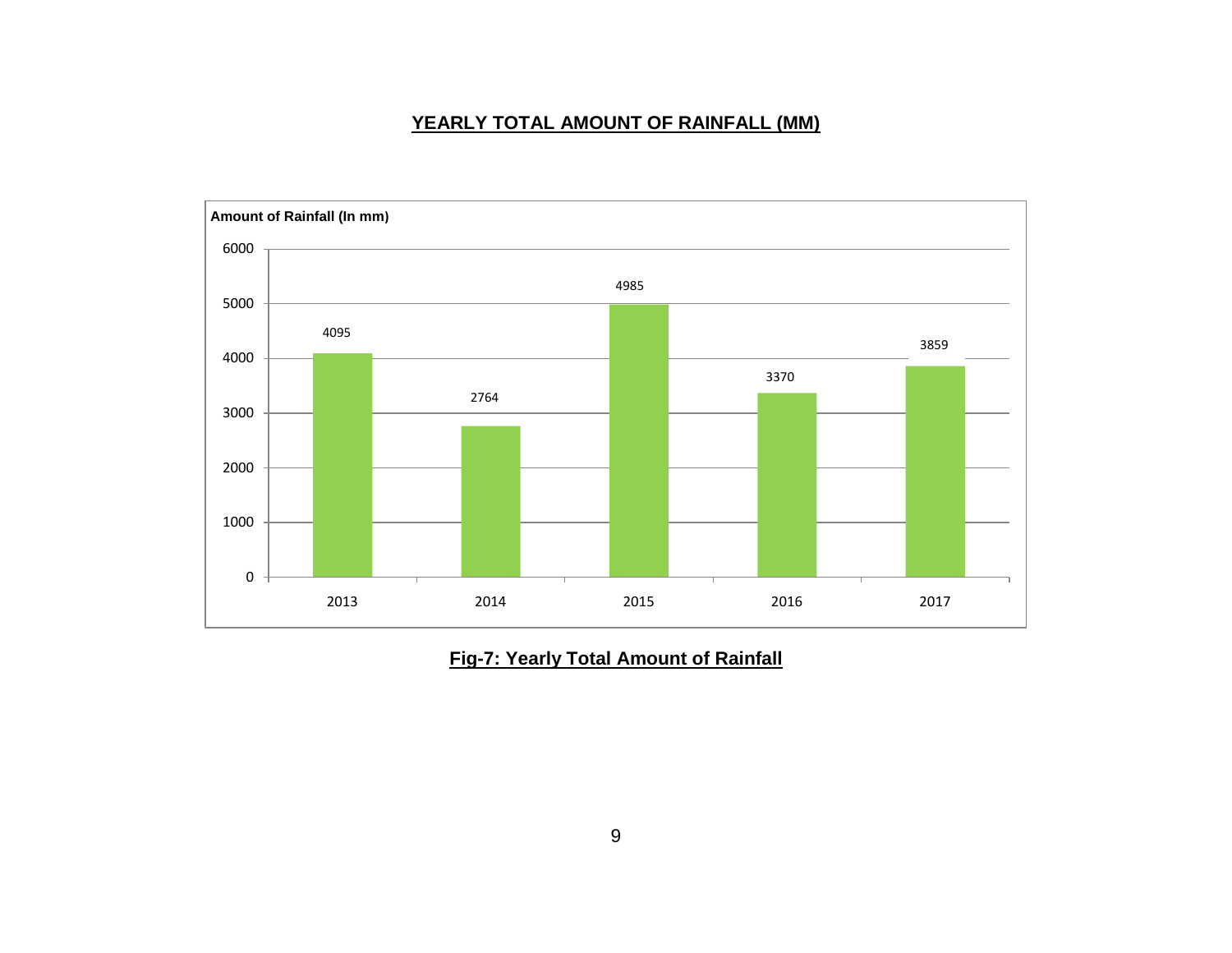

## **YEARLY TOTAL NO OF RAINY DAYS**

**Fig-8: Yearly Total no of Rainy Days**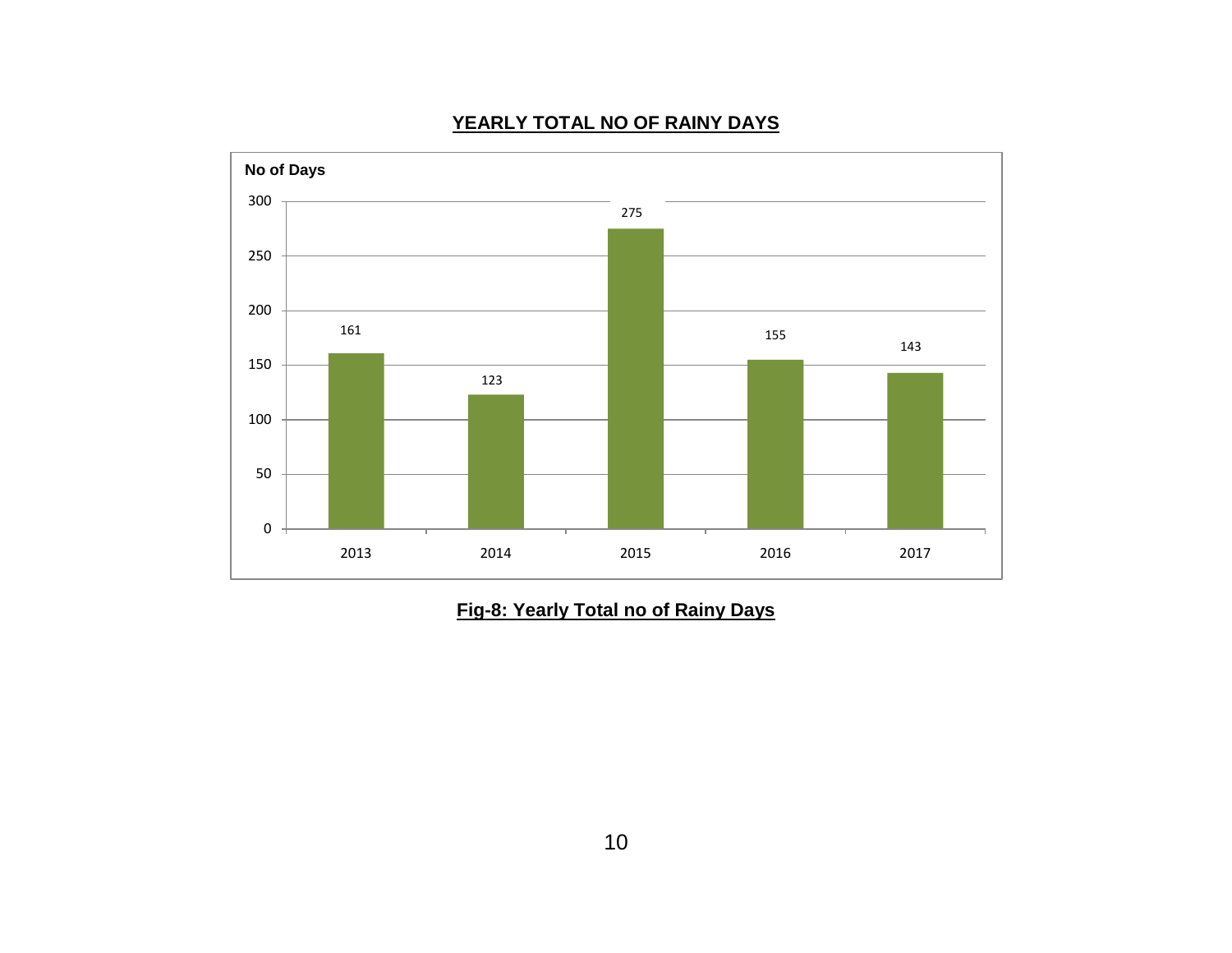## **MONTHLY AVERAGE NO OF TS DAYS**



## **Fig-9: Monthly Average No of Thunderstorm Days**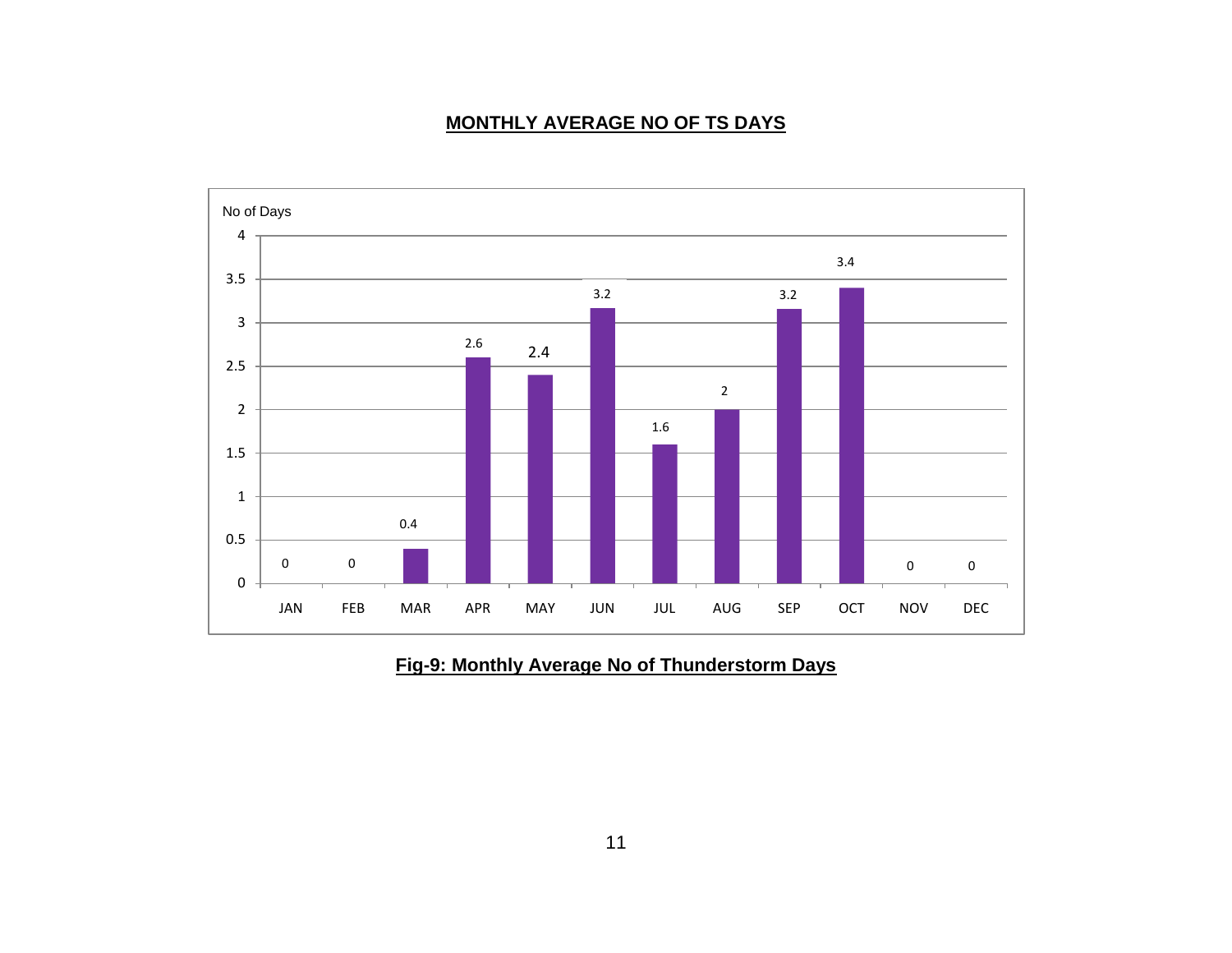#### **MONTHLY AVERAGE OF CYCLONE/ DEPRESSION**



# **Fig-10: Monthly Average of Cyclone /Depression Over Bay of Bengal**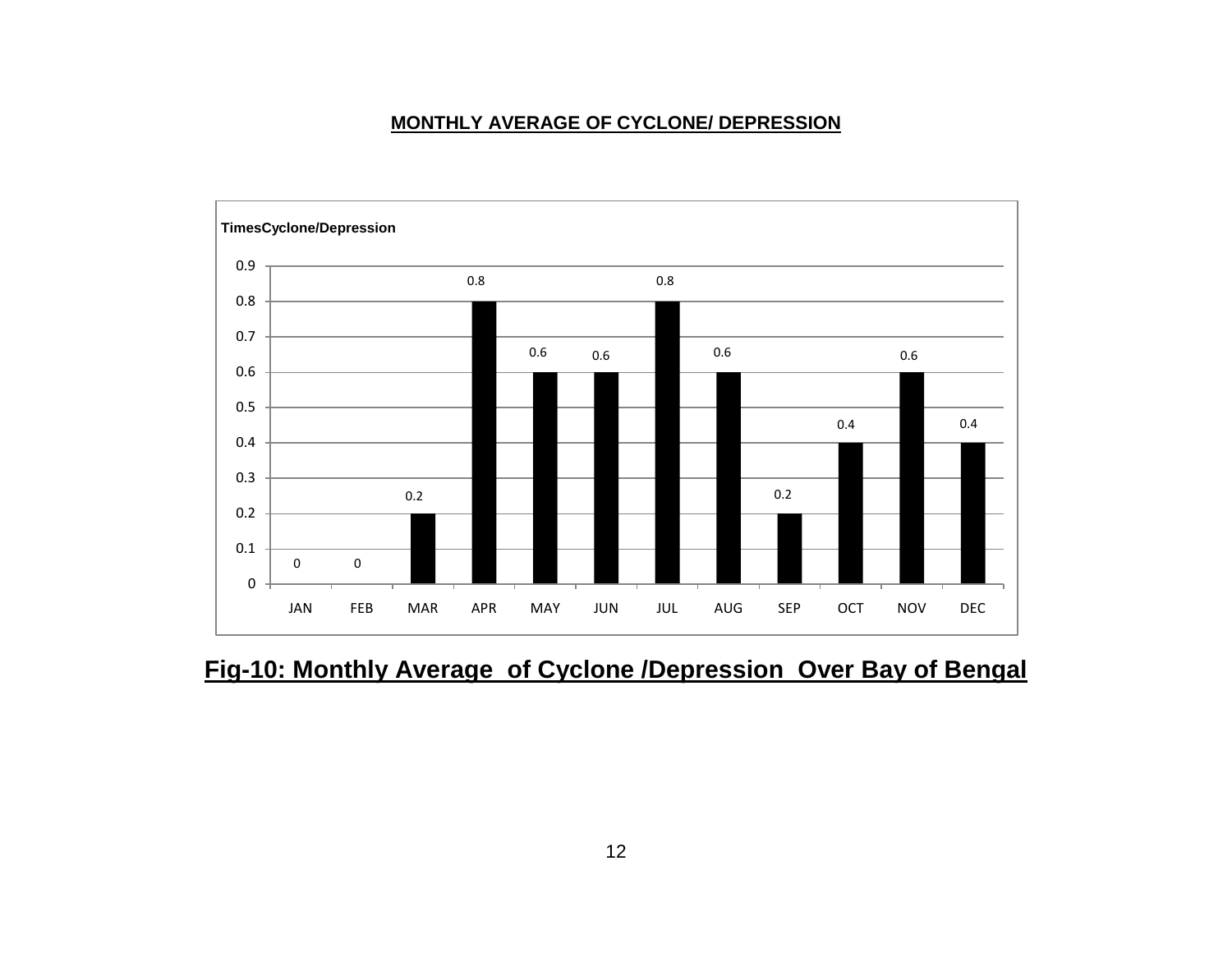## **YEARLY TOTAL NO OF CYCLONE/ DEPRESSION**



## **Fig-11: Yearly total no of Cyclone /Depression over Bay of Bengal**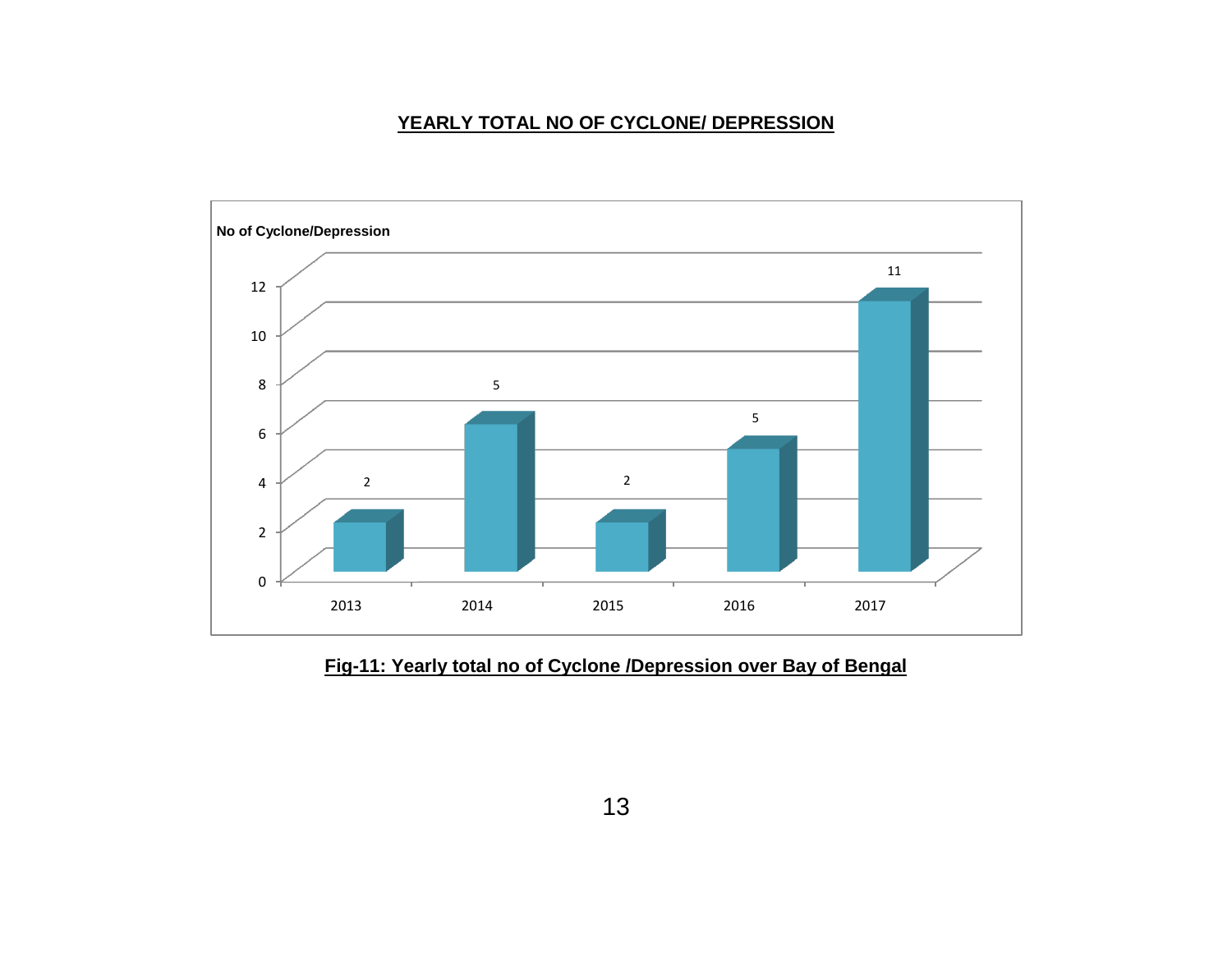#### **EXTREME WX OF COX'S BAZAR**

| <b>DATE</b> | <b>Max Rainfall</b><br>(mm) | <b>Highest Max</b><br>Temp $(^0C)$ | Lowest Mini<br>Temp $(^0C)$ | <b>Rmk</b>                                             |
|-------------|-----------------------------|------------------------------------|-----------------------------|--------------------------------------------------------|
| 24 Jun 15   | 467                         |                                    |                             | Acording to Cox's Bazar<br>Civ Met & BAF Met<br>record |
| 22 Apr 14   |                             | 39.5                               |                             | Acording to Cox's Bazar<br>civ Met record              |
| 11 Jan 13   |                             |                                    | 10.3                        | Acording to Cox's Bazar<br>civ Met record              |
| 21 Apr 14   |                             | 40.2                               |                             | Acording to Cox's Bazar<br><b>BAF Met record</b>       |
| 26 Jan 16   |                             |                                    | 12.4                        | Acording to Cox's Bazar<br><b>BAF Met record</b>       |

# **Table – 1: Extreme Wx of Cox's Bazar**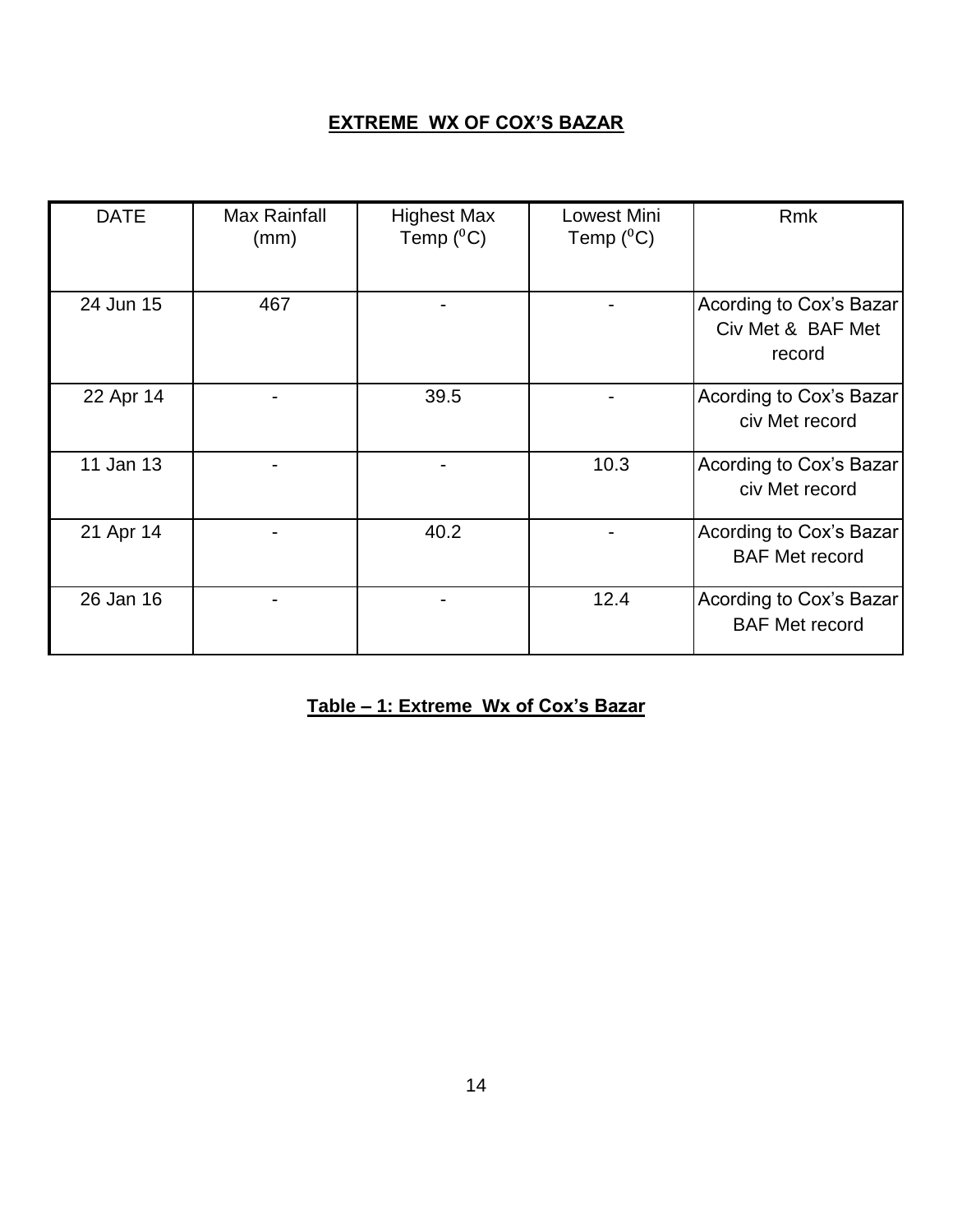2. Various Weather and Meteorological elements of Last 05 years (2013 - 2017) are analyzed and discussed in the following paragraphs:

a. **Monthly Mean Maximum Temperature.** Fig-1 reveals that the month May is having mean max temp 33.9°c, March and April is having mean max temp 32°c - 33°c, June, Aug, Sep and October is having mean max temp 31°c - 32°c and other months mean max temp is 30°c and below. Therefore, **the month May is the hottest month of the year.**

b. **Monthly Highest Maximum Temperature.** Monthly highest max temp was observed in the month of **April (40.2ºc; 21 Apr 14)** (Fig-2). and the next max temp was obtained in May.

c**. Monthly Mean Minimum Temperature.** It is revealed from the Fig-3 that the month Apr to October is having mean minimum temp within  $25^{\circ}$ c –  $26.5^{\circ}$ c, the month March & November is having the mean min temp 21 - 22ºc and other months mean minimum temp is 15.5 ºc – 18.5ºc. **January** is having mean minimum temp **15.6°c.**

d. **Monthly Lowest Temperature**. It is obtained from this graph (Fig-4) that the lowest minimum temp was recorded in the month of January **(11<sup>0</sup> c on 12 Jan 2018)**. The temp starts falling sharply from October till February and thereafter rising gradually till August. Mentionable that, cold wave is less active over CXB.

e. **Monthly no of Mean Rainy Days.** From fig-5 it is observed that more or less rainfall may occur in every month of the year and the maximum average rainy days in **July & August are 25 & 27 days** respectively.

f. **Monthly Total Amount of Average Rainfall (mm).** The graph (Fig-6) shows that in the month of July the average of rainfall**, 1158 mm** which is highest. In the month of June & August average rainfall amount **(861mm)** & **(655mm)** respectively, in September **(332mm)**. The amount of rainfall decreases sharply from October.

g. **Yearly Total Amount of Rainfall.** The variability of total rainfall amount in each year is not much so much remarkable or large. There are some exceptions. Last five years the highest amount of rainfall was found **4985 mm in 2015** and the lowest amount of rain was found **2764 mm in 2014**. The yearly average amount of rainfall is **3815 mm** (Fig-7).

h. **Yearly Total no of Rainy days.** The variability in total rainy days also very less like amount of rain fall. The maximum no of rainy days was **275 days 2015** and the lowest rainy days in a year was **123 days 2014**. The yearly average number of rainy days is **171 days** (Fig-8).